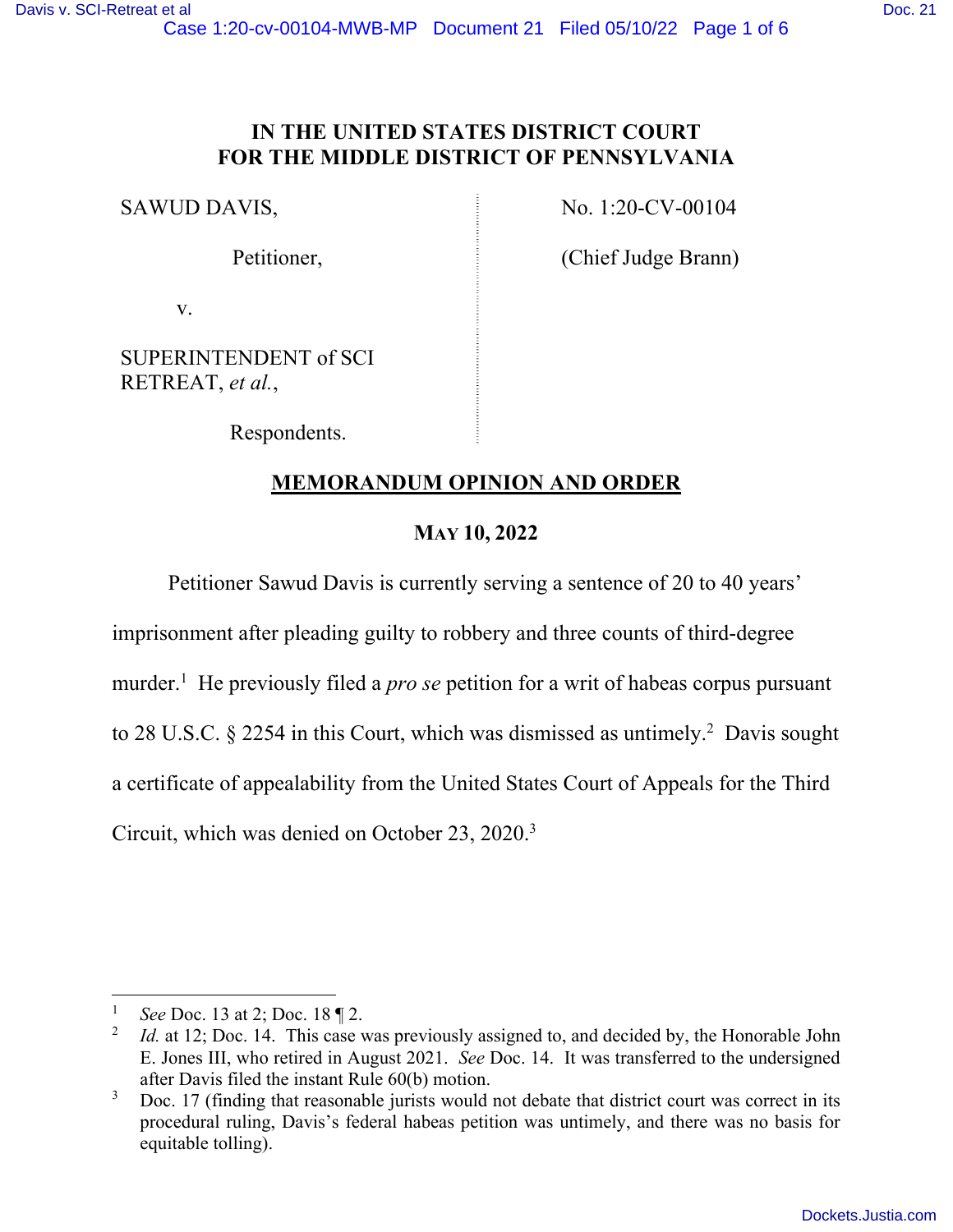On March 3, 2022, Davis filed a motion under Federal Rule of Civil Procedure  $60(b)$ .<sup>4</sup> He does not specify which of the six subdivisions of Rule  $60(b)$ he is asserting for post-judgment relief,<sup>5</sup> but it appears that he is either proceeding under the "new evidence" provision of Rule  $60(b)(2)^6$  or the catch-all provision of Rule  $60(b)(6)$ .<sup>7</sup> Davis claims that dismissal of his untimely Section 2254 petition was "procedural error" or, alternatively, that "procedural default should be excused on the basis of newly presented evidence of his actual innocence[.]"<sup>8</sup> Neither argument has merit.

As an initial matter, if Davis is proceeding under Rule 60(b)(2), his motion is untimely. Federal Rule of Civil Procedure 60(c)(1) requires a motion brought under Rule  $60(b)(2)$  to be made "no more than a year after the entry of the judgment or order" being challenged.<sup>9</sup> Davis's Section 2254 petition was dismissed as untimely on June 2, 2020, so his March 3, 2022 motion under Rule  $60(b)(2)$  is well out of time. Moreover, the latest piece of "new evidence" on which Davis relies is from his state post-conviction hearing in February 2019<sup>10</sup>

<sup>4</sup> Doc. 18.

<sup>5</sup> *See id.* at 1.

<sup>6</sup> Rule 60(b)(2) permits relief from a final judgment or order based on "newly discovered evidence that, with reasonable diligence, could not have been discovered in time to move for a new trial under Rule  $59(b)$ ." FED. R. CIV. P.  $60(b)(2)$ .

<sup>7</sup> Rule 60(b)(6) permits relief for "any other reason that justifies relief." FED.R.CIV. P. 60(b)(6).

<sup>8</sup> Doc. 18 at 2-3. The evidence that Davis claims he discovered in August 2021 is a newspaper article from September 2012, further undercutting any showing of diligence required by Rule  $60(b)(2)$ .

<sup>9</sup> FED. R. CIV. P. 60(c)(1).

<sup>10</sup> *See* Doc. 18-2 at 2-3; Doc. 7-1 at 92.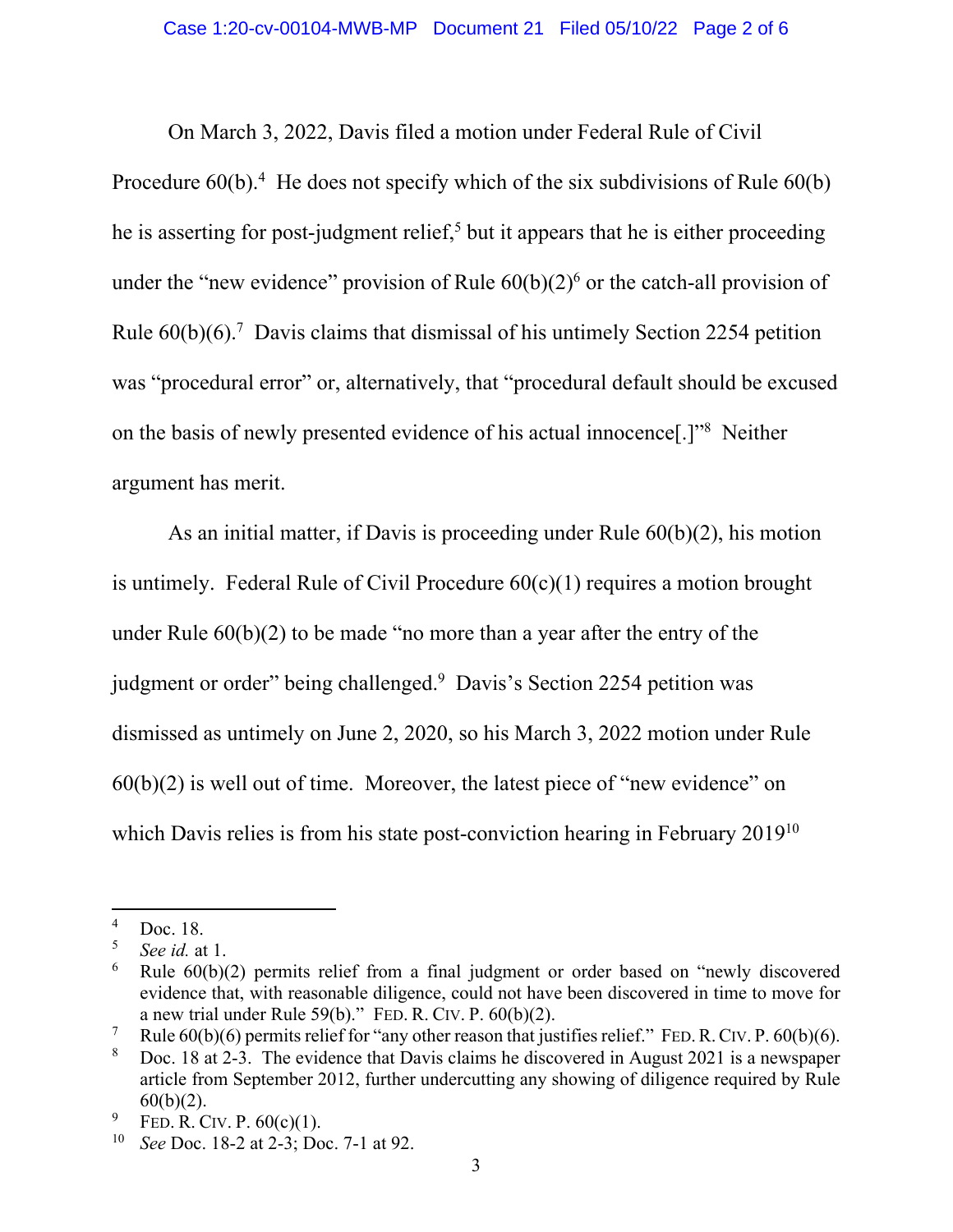and, according to Davis, the latest date of discovery of the purportedly new evidence was August 6, 2021.<sup>11</sup> Davis does not explain why he waited until March 3, 2022, to move for Rule 60(b) relief, nor has he demonstrated why he could not have discovered the "new evidence" earlier by exercising reasonable diligence.

Even if Davis is proceeding under the catch-all provision of Rule 60(b)(6), he has not made the requisite showing to warrant this extraordinary relief. Federal Rule of Civil Procedure 60(b)(6) permits a court to grant relief from a final judgment or order "for any other reason that justifies relief" other than the reasons listed elsewhere in Rule  $60(b)$ .<sup>12</sup> Relief under Rule  $60(b)(6)$  should be granted in only "*extraordinary circumstances* where, without such relief, an extreme and unexpected hardship would occur."<sup>13</sup>

Davis argues that he has made the requisite gateway showing of "actual innocence" to proceed to a merits review of his untimely Section 2254 petition.<sup>14</sup> The Court rejected this same argument in June 2020.<sup>15</sup> As the Court explained, Davis had not made the extremely difficult showing of "evidence of innocence so strong that a court cannot have confidence in the outcome of the trial unless the

<sup>11</sup> *See* Doc. 18 ¶ 34.

<sup>12</sup> FED. R. CIV. P. 60(b)(6); *Cox v. Horn*, 757 F.3d 113, 120 (3d Cir. 2014).

<sup>13</sup> *Cox*, 757 F.3d at 120 (emphasis added) (quoting *Sawka v. Healtheast, Inc.*, 989 F.2d 138, 140 (3d Cir. 1993)); *see also Gonzalez v. Crosby*, 545 U.S. 524, 536 (2005) (noting that relief under Rule 60(b)(6) demands a showing of "extraordinary circumstances").

<sup>14</sup> *See* Doc. 18 ¶¶ 15-19 (citing, *inter alia*, *McQuiggin v. Perkins*, 569 U.S. 383 (2013)).

<sup>15</sup> *See* Doc. 13 at 10-11.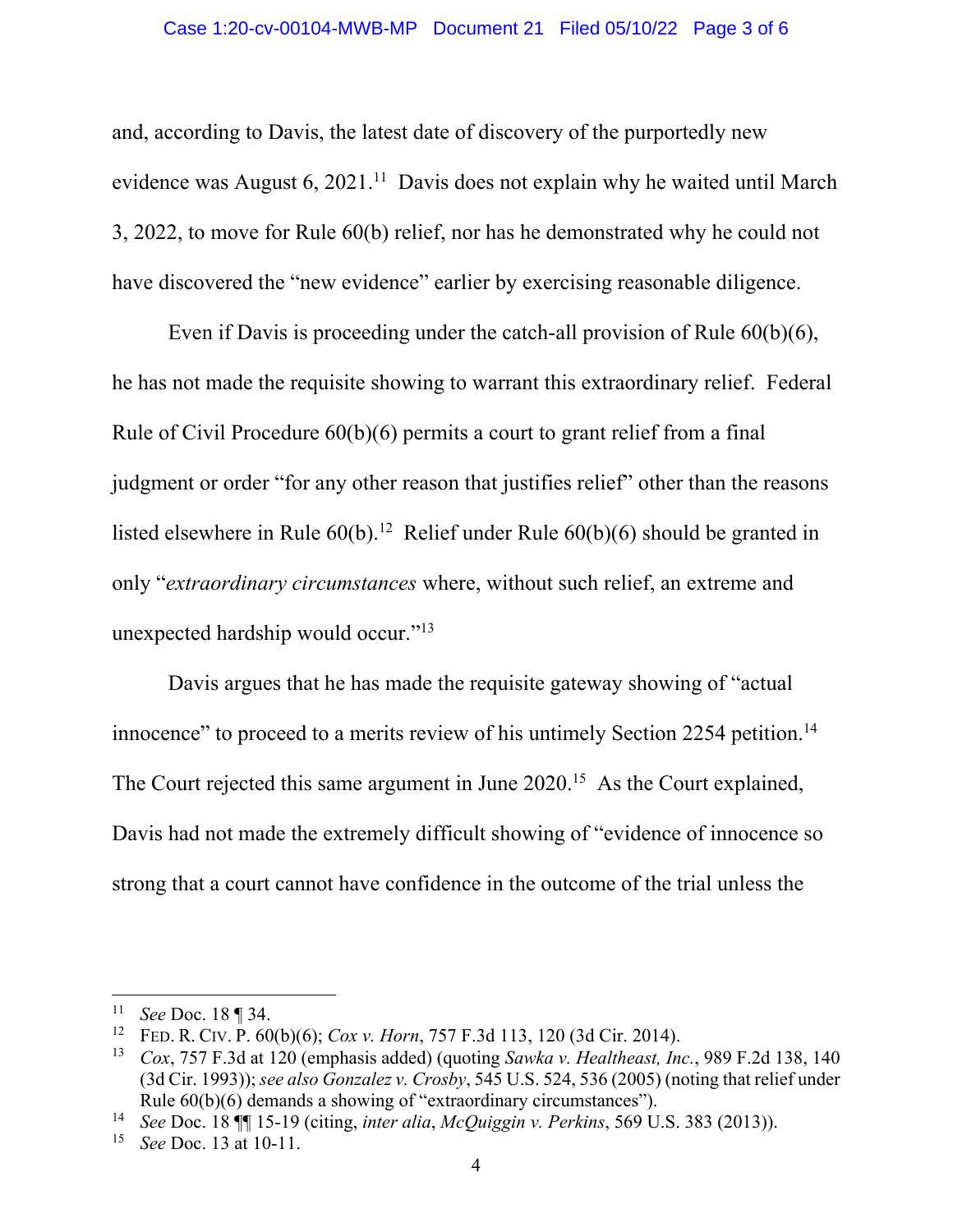court is also satisfied that the trial was free of nonharmless constitutional error."<sup>16</sup> Davis claims that the Court analyzed his actual innocence claim under the wrong standard; he is incorrect. The Court properly applied the *McQuiggin v. Perkins* gateway (or procedural) actual-innocence standard to determine whether expiration of the statute of limitations could be excused.<sup>17</sup> Consequently, there was no procedural error when Davis's Section 2254 petition was dismissed as time-barred.

The "new evidence" that Davis presents in the instant Rule 60(b) motion does not come close to satisfying the Rule 60(b)(6) requirements or the *McQuiggin*  actual-innocence standard. Davis first argues that testimony from his trial counsel at the February 2019 PCRA hearing shows that Davis pled guilty to protect his brother and thus demonstrates that he is innocent.<sup>18</sup> This "evidence," however, would have clearly been within Davis's knowledge at the time he pled guilty in 2013 and when he filed his Section 2254 petition in this Court in January 2020. Moreover, it does not establish that Davis is innocent of his crimes of conviction (third-degree murder and robbery)<sup>19</sup>; it merely shows that Davis agreed to plead guilty—rather than risk going to trial—in exchange for a 20- to 40-year sentence and the Commonwealth dropping the capital component of his codefendant brother's case.

<sup>16</sup> *Id.* at 11 (quoting *Reeves v. Fayette SCI*, 897 F.3d 154, 161 (3d Cir. 2018)).

<sup>17</sup> <sup>17</sup> *See id.* at 10-11.<br><sup>18</sup> Doc. 18 **II** 26-28

<sup>&</sup>lt;sup>18</sup> Doc. 18  $\P$  26-28.

Davis was charged as both a principal and an accomplice in the homicides. *Id.* 1.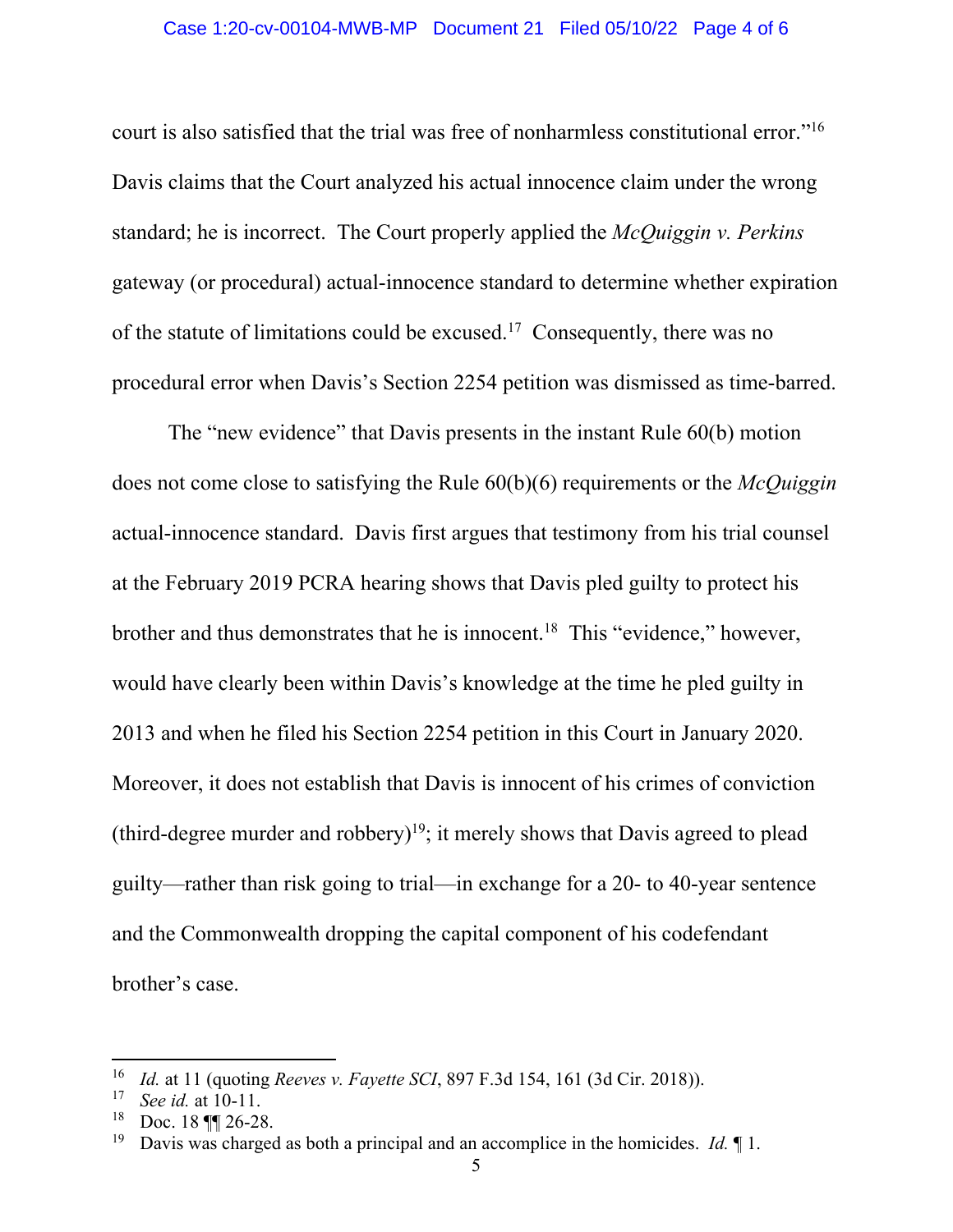Davis also contends that in August 2021 he discovered a newspaper article from 2012 that contains inconsistent statements from one of the Commonwealth's key witnesses, Danny Maldonado. Davis further maintains that the article establishes that Maldonado suffered a "traumatic brain injury" and thus had a "defective memory."<sup>20</sup>

Davis's new evidence challenging Maldonado's credibility is not "evidence of innocence so strong that a court cannot have confidence in the outcome of the trial unless the court is also satisfied that the trial was free of nonharmless constitutional error."<sup>21</sup> This is especially true considering that Davis entered a guilty plea rather than going to trial. In the article, Maldonado—an eyewitness who was shot in the head during the incident but managed to survive—states that Davis was directly involved in the robbery that led to three people being killed.<sup>22</sup> It is difficult to comprehend how such statements would undermine confidence in Davis's conviction, especially when that conviction was obtained through a guilty plea. Because Davis has failed to satisfy the *McQuiggin* gateway actual-innocence requirements and has not established the "extraordinary circumstances" needed to invoke Rule 60(b)(6), his Rule 60(b) motion does not warrant relief.

<sup>20</sup> *Id.* ¶ 35.

<sup>21</sup> *Reeves*, 897 F.3d at 161 (quoting *McQuiggin*, 569 U.S. at 386, 392).

<sup>22</sup> *See* Doc. 18-3 at 4.